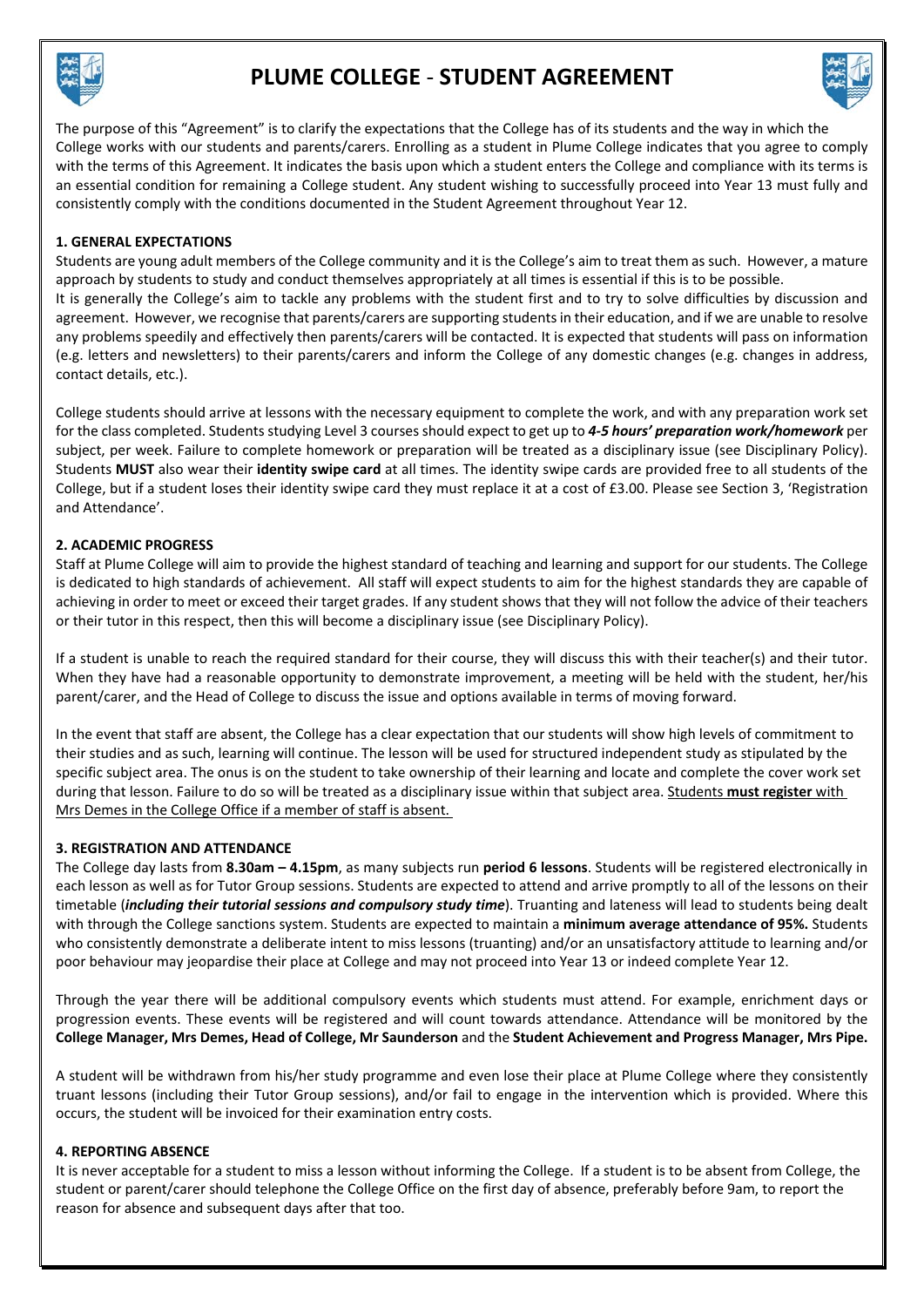The correct procedure for reporting absence is to call 01621 854681, choose option 1 'Student Absence', and then option 3 'Sixth Form College Absence'. If a student is likely to be away for some time, the College Office needs to be informed so that work can be sent home.

# **Examples of** *acceptable* **reasons for absence from lessons include:**

- Illness (which renders you incapable of attending College)
- Educational visits and other activities organised by the College
- Attendance at University Open Days/Interviews for post‐College employment/training

# **Examples of** *unacceptable* **reasons for absence from lessons include:**

- Driving lessons
- Part‐time employment
- Working on homework or coursework
- Medical appointments which could be attended outside of lesson time

College students are permitted to leave College when they do not have lessons. However, students **MUST** swipe in and out of the building. This is to ensure all students can be safely located in the event of an emergency. All College students will be issued with ID swipe cards and they are accountable for ensuring they are used responsibly at all times. Students and staff should all wear ID cards on a lanyard as this is a safeguarding issue and identifies students as members of our school community.

Students are required to swipe in and out of College every time they enter or leave the premises using one of the machines located on the ground floor. This will ensure we are aware as to who is in the building in the event of a fire or any other emergency. Please be aware the swipe machine outside the College Office is purely for registration of compulsory study time (CST) and students must use it accordingly to ensure their attendance is recorded for CST sessions.

If students lose their lanyard, replacements are available from the College Office at a small cost. If students lose or forget their ID card/swipe card, they must inform the Post 16 staff in the College Office immediately as this is both a security and health and safety issue. There will be a charge for replacement cards. A temporary card will be issued by the College Office staff, however, students who persistently forget their card will be sent home to collect it.

*Plume College Staff Absence*: Staff absences for College students will not be disclosed as students will be expected to arrive to all lessons on time, register, collect and complete work independently during their timetabled lesson. In some cases, staff may, if absent, email work to students and their expectations for its completion. Key Stage Five lessons will not be 'cancelled'. The onus is on the student to be proactive and ensure they register for the lesson and complete work to the required standard and submit on time.

# **5. REPORTS AND CONSULTATION EVENINGS**

Students are expected to attend Parents/Carers Consultation Evenings with their parents/carers to enable the College to discuss and support their progress. For all students, progress reviews are a crucial part of the monitoring process. College students receive one Progress Review per half‐term in the autumn and spring terms. Students also receive an Annual Overview Report in the summer term. Parents/Carers' Consultation Evenings are held during the year and the dates of these are published in Plume News and on the College website. Parents/carers are strongly encouraged to attend with students as these evenings and the reports are important for communication between the College and home.

#### **6. GENERAL BEHAVIOUR AND DRESS**

All students will be expected to behave in a responsible manner, recognising that College students provide a role model for younger students in the academy. Respect and courtesy should be shown at all times by students both to each other and to staff and visitors to the College and academy. Students must adhere to the **College Dress Code** and where necessary, ask for detailed guidance on what is and is not acceptable dress. This also includes guidelines for appropriate hair styling.

For Health & Safety reasons, all facial piercings are regarded as unacceptable. College students should discuss these with the **Student Achievement and Progress Manager** before making arrangements to have visible body piercings to avoid any confusion and ensure compliance with the College dress code.

Year 12 and 13 students are allowed to use their mobile phones, but we ask that they are only used in the College area. If students use their phones in the main school building, they can expect to be asked to put them away by staff. Please note that mobile phones are also the responsibility of the student and the College/academy cannot take any responsibility for mobile phones or any other electronic devices.

#### **7. HOLIDAYS DURING TERM TIME**

Family holidays should be taken outside of term time whenever possible. It is not acceptable for students to arrange their own holidays during term time unless they are going with family. Group holidays with friends during term time are not permitted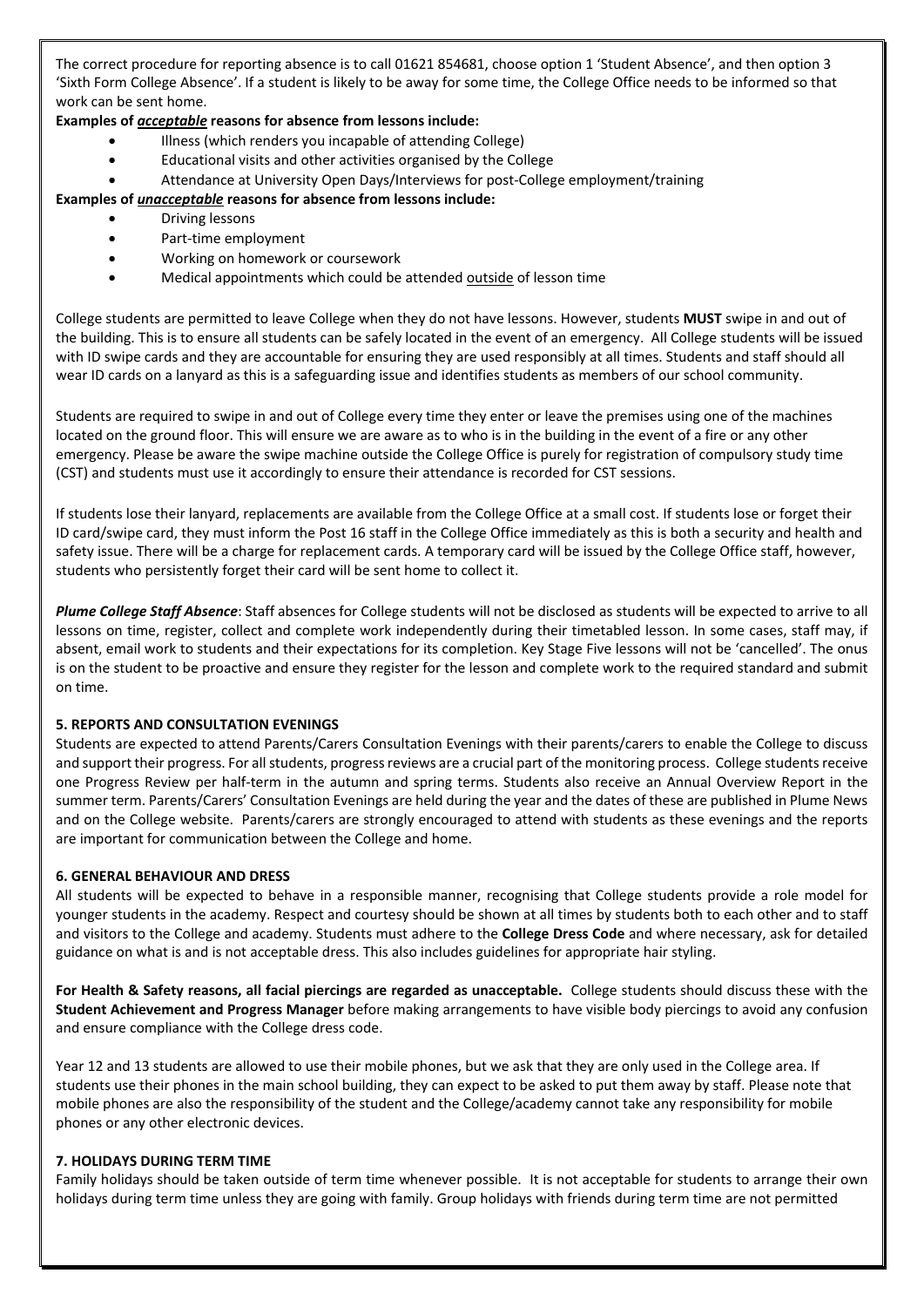regardless of when the holiday is booked. Permission to take a holiday during term time must always be sought before booking a holiday. Parents/carers must send a letter directly to the Executive Principal, Mr Wakefield.

# **8. PART‐TIME JOBS**

Whilst we accept that students have part-time jobs, a careful balance needs to be made between paid work and College work. A part-time job should not affect the completion of work or deadlines set by teaching staff. Please note that where timetabled, the College day lasts until 4.15pm, and so when securing part‐time employment, students should ensure that the employer will not expect them to work before this time.

# **9. SMOKING**

The whole College site (both inside and outside the building) is a non‐smoking site. It is equally unacceptable for students to smoke just outside the College/academy boundary and we ask students to be mindful of the image this creates. Students who do wish to smoke off-site must ensure they do so out of the sight of the whole academy site.

## **10. DISCIPLINARY PROCEDURE**

In most cases, problems can be resolved informally between a student and her/his tutor. There are five levels to the disciplinary procedure in the College:

| Level 1 - Subject Teacher               | Low Level/one off incidents of inappropriate conduct/behaviour/effort.          |
|-----------------------------------------|---------------------------------------------------------------------------------|
| Level 2 - Tutor & Faculty Leader & SAPM | Concerns about behaviour and conduct in lessons and in school and College       |
|                                         | areas. Failure to respond to warnings/sanctions at Level 1.                     |
| Level 3 - Head of College               | Concerns about academic performance and attendance (truanting) across a         |
| <b>Mr Saunderson (SSA)</b>              | range of subjects. Failure to respond to sanctions/warnings at Level 2.         |
| Level 4 - Joint Head of Academy         | Significant or repeated breaches of the College Agreement.                      |
| Mrs R Clark (RCL)                       | Failure to respond to warnings/sanctions at Level 3                             |
| Level 5 - Joint Head of Academy         | Serious misconduct compromising the safety of staff and students and/or the     |
| Mrs R Clark (RCL)                       | reputation of the College. Failure to respond to warnings/sanctions at Level 4. |

At each level there are support and sanctions. However, a Level 5 incident may lead to the engagement of the permanent exclusion process and a student being asked to leave the College. Ultimately, students in the College are here by choice and if they refuse to conduct themselves appropriately, they are free to seek opportunities elsewhere at another college or in employment.

Where a student makes significant or repeated breaches of the Student Agreement, the Joint Head of Academy (College) may issue a warning letter. The warning letters are issued in the following way:

| <b>Green warning letter</b><br>First incident of unacceptable behaviour/<br>breach of the academy's behaviour policy.   | • This is the first College warning letter<br>• The incident is recorded on the students' file                                                                                                      |
|-------------------------------------------------------------------------------------------------------------------------|-----------------------------------------------------------------------------------------------------------------------------------------------------------------------------------------------------|
| <b>Amber warning letter</b><br>Second incident of unacceptable<br>behaviour/breach of the academy's<br>behaviour policy | • This is the second and final College warning letter.<br>• A disciplinary meeting is held with the student, parents/carers and the AVP.<br>• The incident is recorded on the students file         |
| <b>Red discipline letter</b><br>Third incident of unacceptable behaviour/<br>breach of the academy's behaviour policy   | • The Student Agreement is terminated. The student is asked to leave the<br>College<br>• Eventual engagement of the permanent exclusion process. The right to<br>appeal exists within this process. |

A decision to exclude a student permanently will only be taken in response to a serious breach, or persistent breaches, of the academy's behaviour policy, and where allowing the student to remain in the academy would seriously harm the education or welfare of the student or others in the academy. These procedures form part of the Student Agreement with the College and are in place to protect all members of the College. Most students have a very positive approach to learning and other aspects of College life, therefore, the number of students who have to be dealt with through these procedures remain extremely low.

#### **11. USE OF COLLEGE AREAS**

Plume College has five key areas for the exclusive use of College students: the Common Room, College Study Room, College One, College Coffee Shop and the College Library. These areas are one of the privileges of being in the College. Any abuse of these will be a disciplinary matter and will be dealt with according to the College Disciplinary Procedure. Students are expected to be respectful of the facilities provided and maintain these areas in a tidy and reasonable condition. No eating or drinking is permitted in the College Library or Study Room. Inappropriate behaviour within the College area, including the Common Room, will lead to withdrawal of these facilities for the students concerned.